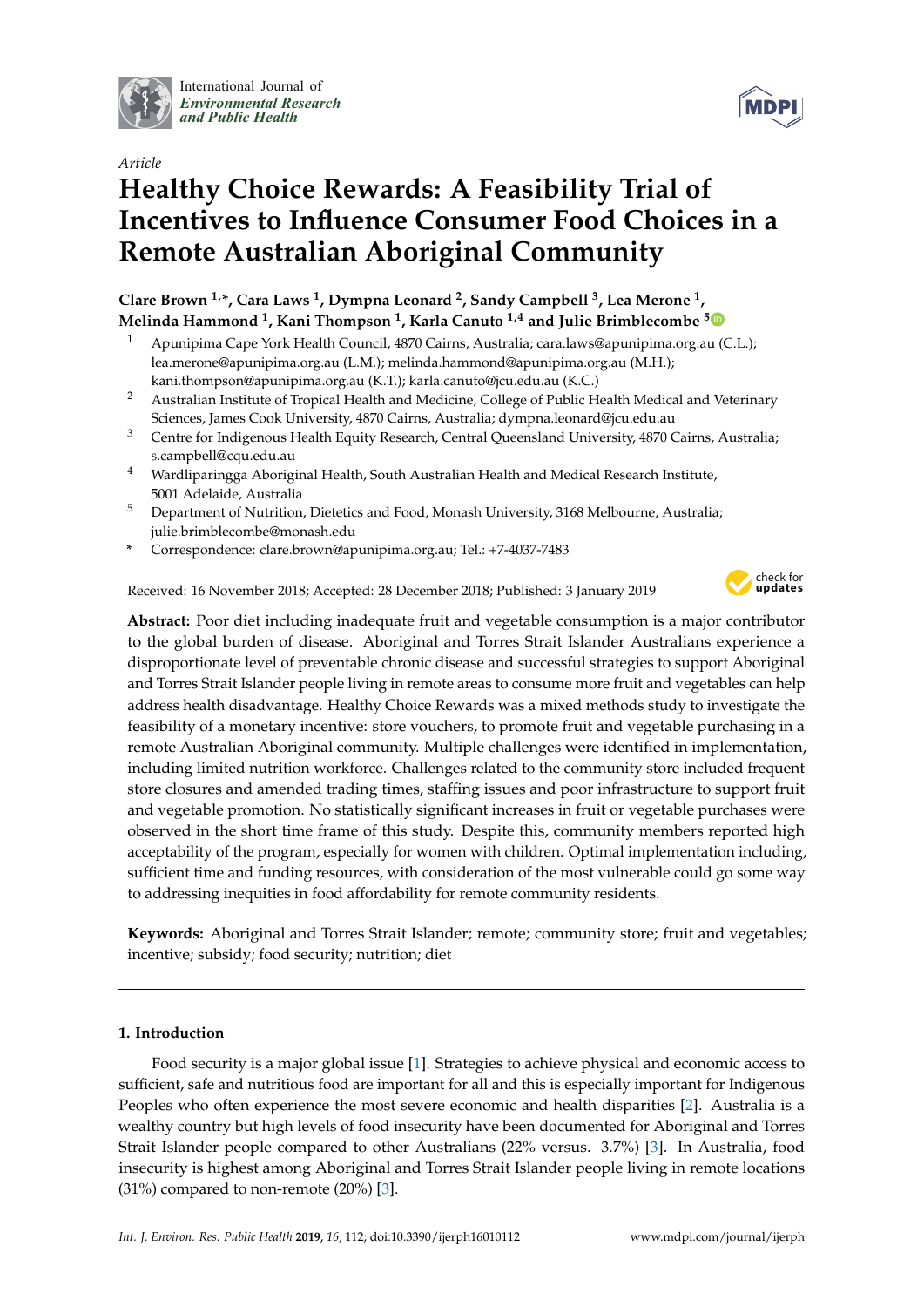The life expectancy gap of 10–11 years between Aboriginal and Torres Strait Islander people and non-Indigenous Australians is well known [\[4\]](#page-8-3). Recent national survey reports indicate that Aboriginal and Torres Strait Islander people consume a diet that is relatively poor compared to other Australians, with lower intakes of fruit and vegetables and higher intakes of sugar sweetened beverages and nutritionally poor foods [\[3\]](#page-8-2). Chronic diseases, much of which are diet-related were responsible for 70% of the gap in health between Aboriginal and Torres Strait Islanders and non-Indigenous Australians in 2011 [\[5\]](#page-8-4). Contributing to this are the higher rates of overweight and obesity, cardiovascular disease, chronic kidney disease and type two diabetes [\[4\]](#page-8-3).

Many factors influence the nutritional status of Aboriginal and Torres Strait islander people, including socioeconomic disadvantage and other historical, social, environmental and geographical factors [\[6](#page-8-5)[–8\]](#page-8-6). Healthy foods in remote Aboriginal and Torres Strait Islander communities cost more than urban areas [\[9–](#page-8-7)[11\]](#page-8-8). The 2016 Census shows the median household weekly income in the remote region of interest is AUD \$987 for a mean household size of 3.8 people [\[12\]](#page-8-9). This is 70% of the median state of Queensland household income of AUD \$1402 per week with a lower average household size of 2.6 people [\[12\]](#page-8-9). On this lower income, remote area residents in Queensland pay 41% more for fruit and 12% more for vegetables compared with Queenslanders living in urban areas [\[9\]](#page-8-7). Research has shown that when food choices are made under budget constraints, consumer purchasing behaviour is driven by maximising energy value for money (dollars per megajoule), resulting in the purchase of fewer nutrient rich foods such as fruit and vegetables and more nutrient poor, energy dense foods [\[13](#page-8-10)[,14\]](#page-9-0).

There is a well-established link between increased fruit and vegetable consumption and improved health outcomes [\[15\]](#page-9-1); consequently, increasing consumption of fruit and vegetables has been identified as an important measure to achieve health gains nationally [\[16\]](#page-9-2). In addition to improved health, it has been estimated that if vegetable consumption in Australia was 10% higher, government expenditure on health care could be reduced by AUD \$100 million annually [\[17\]](#page-9-3). If all Australians met the recommended daily intake of vegetables this saving would increase nine fold [\[17\]](#page-9-3). The potential savings are likely to be more pronounced for Aboriginal and Torres Strait Islander people living in remote areas due to the higher burden of disease experienced and the high costs of delivering remote health services.

In the context of increasing health care costs and government budget cuts threatening progress in the prevention of chronic disease [\[18\]](#page-9-4), it is important to investigate cost effective measures to address health disadvantage for Aboriginal and Torres Strait Islander people living in remote communities and provide clear recommendations for policy makers. There is a growing body of research demonstrating the potential for food price changes to influence diet quality and drive positive population health gains [\[19–](#page-9-5)[24\]](#page-9-6). Government policy options in pricing strategies include unhealthy food taxation, healthy food subsidies and price discount schemes to promote healthy food environments [\[25,](#page-9-7)[26\]](#page-9-8). In Australia, two large supermarket price discount randomised controlled trials have recently been completed, both showing the effectiveness of price discounts on fruit and vegetable purchasing [\[22](#page-9-9)[,23\]](#page-9-10). One of these projects, the Stores Healthy Options at Remote Indigenous Communities (SHOP@RIC) was implemented in 20 remote communities in Northern Territory and achieved a 12.7% increase in purchases of fruit and vegetables [\[22\]](#page-9-9).

Strategies to make fruit and vegetables more accessible to Aboriginal and Torres Strait Islander families living in remote communities have the potential to reduce health inequality and subsequent health care costs. Here we report on a feasibility trial of a monetary incentive to promote fruit and vegetable purchasing in one remote community. To our knowledge, the effectiveness of immediately rewarding healthy purchasing behaviours has not yet been explored in a remote Aboriginal and Torres Strait Islander community context.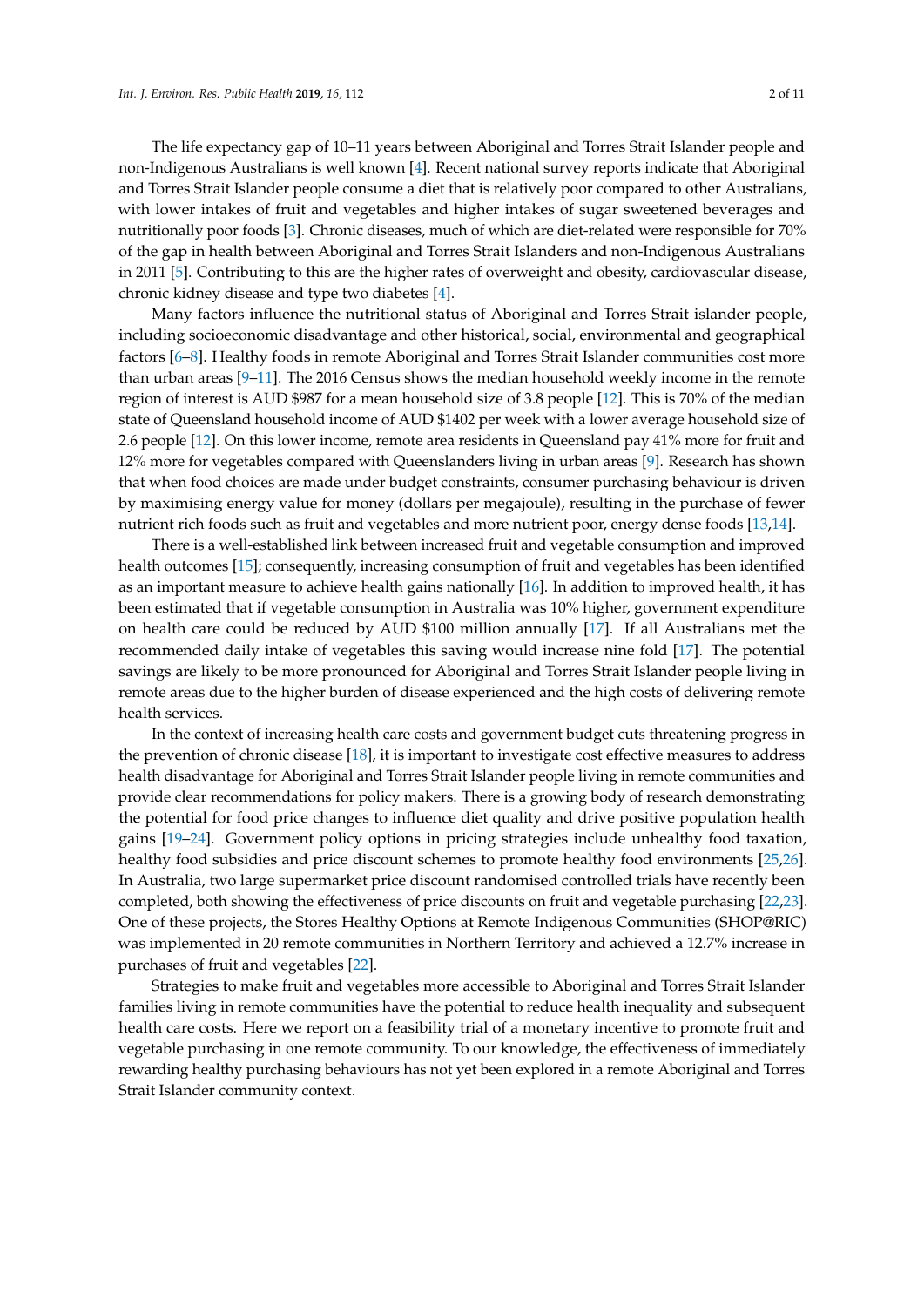# **2. Materials and Methods**

# *2.1. Setting*

Apunipima Cape York Health Council (Apunipima) community nutrition project staff conducted a study in 2015 to assess the feasibility of implementing a fruit and vegetable incentive in a very remote Australian community store in far north Queensland, located around 2500 km from the nearest major city. This remote community has approximately 1400 residents with most (90.4%) identifying as Aboriginal and/or Torres Strait Islander [\[27\]](#page-9-11). The community experiences low levels of formal education, low income, reliance on social security payments and high dependency ratios [\[27\]](#page-9-11). While the people of this community value traditional foods and traditional food systems, the community store is the main source of food for residents for their daily needs. The next nearest grocery store is 200 km away; a three hour drive by dirt road.

# *2.2. Design*

A mixed methods approach was used and included collection of qualitative data using semi-structured interviews, participant observation, a weekly electronic survey on store and wider community contextual information and a quantitative assessment of store sales data. Feasibility of the intervention was assessed in terms of acceptability, voucher uptake, implementation issues and impact on fruit and vegetable sales. All customers of the store were eligible to participate. Study implementation was led by Apunipima community nutrition staff.

## *2.3. Healthy Choice Rewards Program*

The Healthy Choice Rewards (HCR) program offered community store customers an incentive of a fruit and vegetable voucher to the value of AUD \$10 each time a set minimum amount was spent on fruit and vegetables. Store staff participated in semi-structured interviews prior to the study to inform the reward system design and determine what supports would need to be in place for implementation. Two phases of the minimal amount spent were trialed: phase one required a AUD \$20 spend on fresh fruit and vegetables to receive a AUD \$10 HCR voucher to be redeemed on the date of purchase; phase two required a AUD \$15 spend on fresh fruit and vegetables to receive a AUD \$10 HCR voucher to be redeemed within three days. Frozen, tinned and dried fruit and vegetables were not included as part of the minimum spend as they could not be easily distinguished in the store's electronic grocery management system. The vouchers were redeemable for fresh, frozen, tinned or dried fruit and vegetables and excluded tinned fruit in syrup and frozen potato chips and wedges. Vegetable packs valued at AUD \$10 were available for sale. The store was reimbursed for the value of any vouchers used.

The incentive was available for 32 weeks; phase one ran for 15 weeks, followed immediately by phase two for 17 weeks. The HCR vouchers appeared as black and white plain text print outs at the end of customer store dockets. The reward offer was promoted in English and local language using posters, flyers, radio advertisements and electronic register screen displays at the store.

Project staff visited the community monthly during the intervention period to promote HCR. During the visits they delivered healthy cooking demonstrations, distributed healthy recipe flyers, spoke with community members on how to utilise the offer and assisted store staff in merchandising the fruit and vegetable display. Between visits the project team provided weekly phone and email support to the store manager to maintain program promotion and assist with processing the vouchers.

# *2.4. Data Collection*

To determine the feasibility of the HCR program the primary outcome measures included: acceptability of the voucher incentive to customers and store staff, voucher uptake and redemption and identification of the opportunities and challenges of implementation. A secondary measure included per capita total fruit and vegetable intake derived from store sales purchasing data.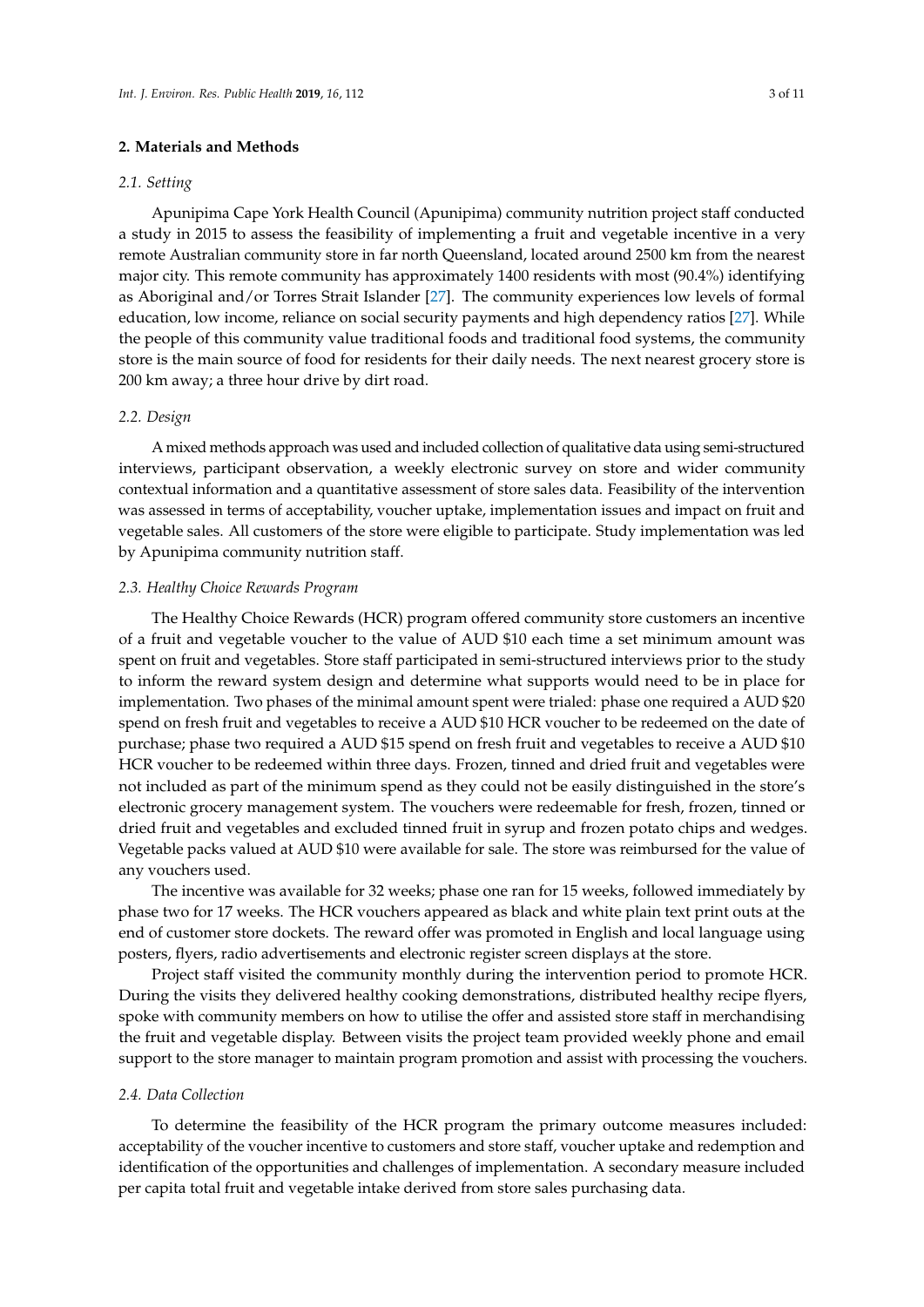#### 2.4.1. Acceptability

Following completion of both phases of the intervention, we invited store staff and store customers (community members) to provide feedback through semi-structured face-to-face interviews (customer or staff satisfaction interviews). Demographics on age, gender, Aboriginal and Torres Strait Islander status, and employment were collected. Project staff (one of whom is a Torres Strait Islander woman) with training and experience interviewing Aboriginal and Torres Strait Islander community members conducted the interviews. To promote the feedback opportunities to the community, the team engaged in local activities including performing a healthy cooking demonstration and organising a group fishing trip with a healthy lunch. All customer and store staff interviewees ( $n = 34$ ) received a fruit and vegetable voucher to the value of AUD \$10 to acknowledge their time contributed. In addition to the customer satisfaction interviews conducted at the completion of the program, four customer interviews were conducted during phase one to inform intervention changes for phase two.

# 2.4.2. Voucher Uptake

Weekly HCR voucher redemption data were collected using the stores' electronic point of sale system.

#### 2.4.3. Implementation

Interview data was also used to assess implementation issues. Project staff also routinely recorded observational data with hand written notes on their regular community visits.

#### 2.4.4. Fruit and Vegetable Sales

Electronic point-of sale data including product description, unit weight, number of units sold, and dollar value were collected weekly for all food and drink sales for the duration of the project period and the same time-period in the previous year. A purpose built weekly electronic survey used in the SHOP@RIC trial [\[22\]](#page-9-9) collected descriptive data from the store manager on potential factors influencing usual food and drink purchasing such as population movements, community events and activities, frequency of food delivery to the store and retail management practices. This data collection aimed to contextualise store sales data and account for community-level factors that may have influenced purchasing behaviours during the intervention.

#### *2.5. Data Analysis*

#### 2.5.1. Acceptability and Implementation

Interview data and project observations were collated in Excel. Two project staff members independently coded interview responses and grouped these into emerging themes. Apunipima staff members who had research experience reviewed the coding results and resolved inconsistencies by consensus.

#### 2.5.2. Voucher Uptake

To evaluate HCR voucher uptake, we compared the number of vouchers issued and number of vouchers redeemed across both program phases.

# 2.5.3. Fruit and Vegetable Sales

A pre-post point-of-sale analysis of purchasing was completed by Menzies School of Health Research in January 2016. Weekly point-of-sale data were uploaded to a purpose-built Microsoft Access database and coded into relevant food groups. Aggregated weekly point-of-sale data for the 32 week study period were compared to the same time-period in the previous year, to account for seasonal variation. Per capita daily fruit and vegetable consumption for the community was estimated by dividing the average sales for the study period by 32 weeks  $\times$  7 days and the usual population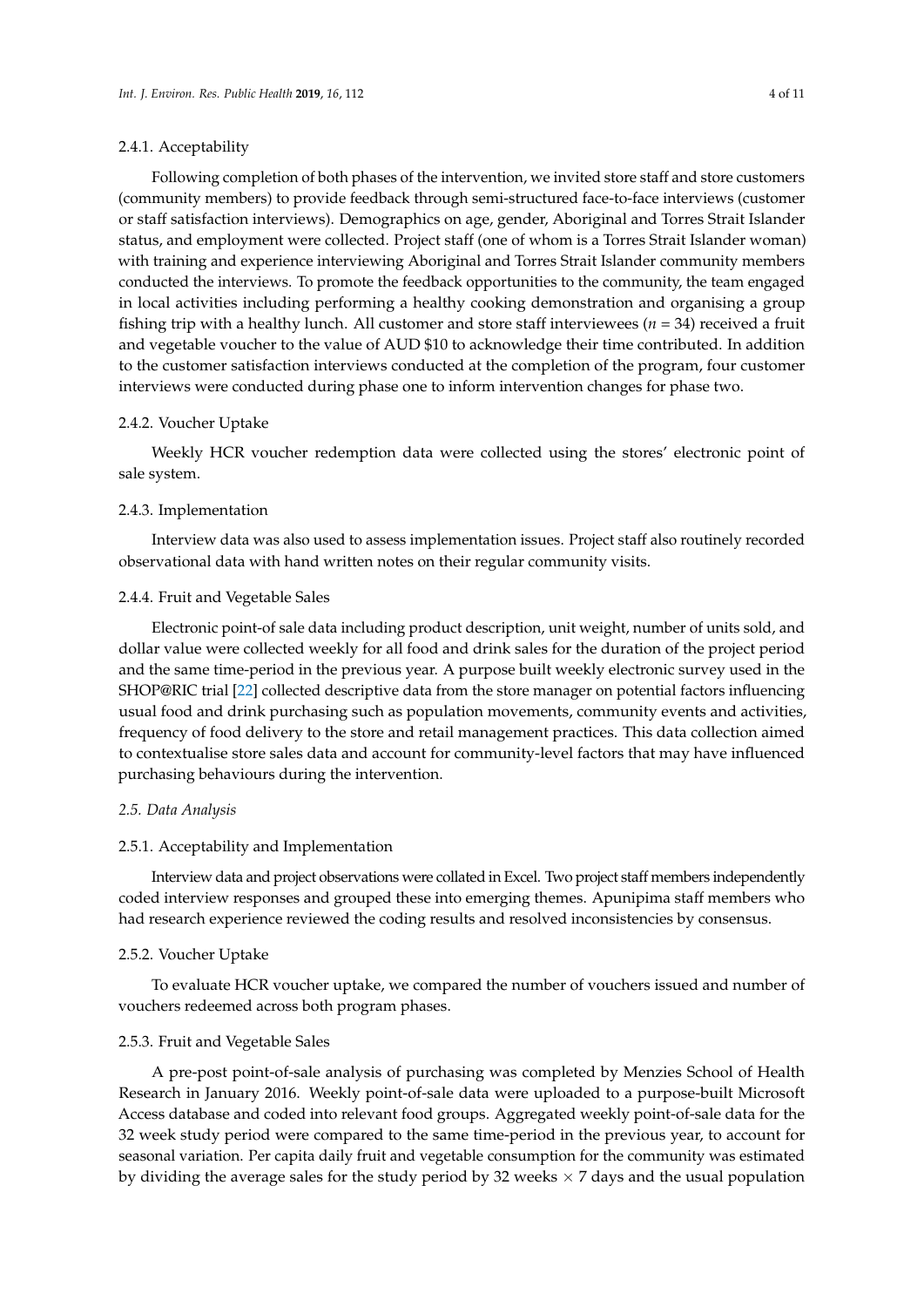estimates obtained from 2011 Australian Bureau of Statistics national census data. The average per capita daily amounts of fruit and vegetables purchased were converted from weights measured in grams to average number of serves using Australian Dietary Guideline definitions for standard fruit and vegetable weights (i.e., 150 g per serve for fruit and 75 g per serve for vegetables) [\[16\]](#page-9-2). Statistical analysis was performed using the paired t-test technique to compare sales in phase 1 and phase 2 with the baseline time-periods in the previous year. *p* Values of less than 0.05 were considered statistically significant. Contextual factors were uploaded into an Access Database and frequency of occurrence was graphed on a weekly timescale and considered against the results reported from the purchase data to identify potential variables impacting store sales and to assist interpretation of the impact of the incentive on the outcome measures.

# *2.6. Ethical Approval*

James Cook University Human Research Ethics Committee (HREC H5938) and the combined Northern Territory Department of Health and Menzies School of Health research Human Research Ethics Committee (HREC 2014-2313) granted ethical approval for the study.

#### **3. Results**

# *3.1. Acceptability*

A total of 28 post program customer satisfaction interviews were completed. The majority of customers interviewed identified as Aboriginal and/or Torres Strait Islander people (82.1%) and were women (71.4%). Additionally, 68% of responders reported being employed at the time of the interview. Of those interviewed, more women that were employed than not employed reported using the HCR voucher. All respondents reported they would like the offer to continue and 61% of respondents indicated that HCR encouraged their family to consume more fruit and vegetables. All store staff interviewed following the completion of the project  $(n = 6)$  reported they wanted the offer to occur again. Community members identified that healthy eating was important for health but there were many challenges and competing priorities to eat a healthy and nutritious diet. They also provided suggestions for improving the program.

# 3.1.1. Community Perceptions of Healthy Eating

Healthy eating was viewed as important for participants and HCR was seen as a valuable program as it promoted healthy food choices, as one grandmother said, "It's important, it is very important. Kids need to eat healthy. We don't want to see our kids wither away, we want them to have a healthy choice"

The HCR program was also seen as a good reminder to consume fruit and vegetables, "Like you remind kids, 'don't do that', it's good to remind us Aboriginal people to eat more fruits and vegetables because sometimes we forget" [Female Elder].

Healthy eating was seen as especially important for women with children or young families, as one female participant responded, "Being healthy is especially important for kids to grow strong, good clean blood for [to prevent] anaemia . . . [it is] good for people with plenty of children, good for their health".

# 3.1.2. Challenges and Competing Priorities to Consume a Healthy Diet

Community members described facing many challenges to healthy eating including high food costs and limited available money to spend on healthy food, as one participant described, "It's expensive here, there is hardly enough money to buy food".

Although the HCR program was valued and seen to encourage fruit and vegetable consumption, it was not enough to alleviate the high cost of food as one respondent indicated, "It was really good. It encourages people to get more fruit and vegetables. AUD \$10 doesn't get you much, but it's good".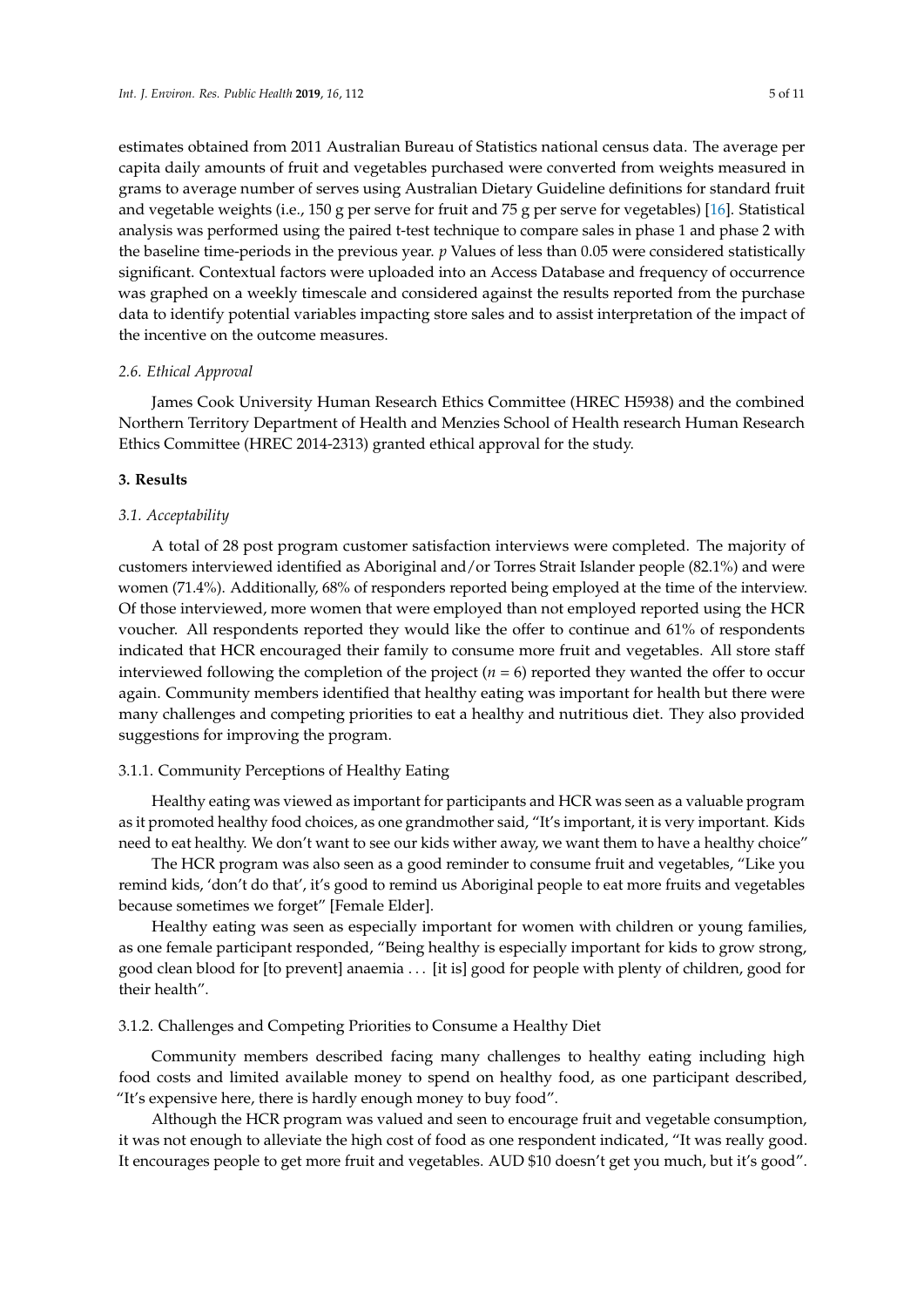While another participant reported, "AUD \$10 only gets you two or three fruit and vegetables because of costings of the shop".

Other reported challenges to consuming healthy eating included limited access to health hardware such as no fridge to store food at home, limited availability of fresh produce and concerns over quality of this produce by the time it arrives in the community. It was also noted that community members have increasing dependency on takeaway foods rather than preparing homemade meals. Another concern was that children are now preferring the taste of sweet discretionary foods from the store rather than traditional bush foods.

Some responders also reported that healthy eating was not a priority for everyone, for example there may be other competing priorities based on social factors that are viewed as more important or there may be basic challenges such as the inability to shop for groceries. This was particularly thought to be the case for people with little money, those who did not live at one fixed address (living between multiple houses), those relying on meals provided by family (such as the frail elderly) and even people who struggled with addictions such as alcohol, drugs or gambling.

#### 3.1.3. Suggestions for Improving the HCR Program

Feedback from the customer interviews suggested that future incentives may be more effective if the reward system was tailored specifically for women with children and used electronic store loyalty cards instead of paper-based vouchers. Other recommendations from the interviews included: increased flexibility of redemption parameters, more support from store staff (such as explaining the voucher and helping determine AUD \$10 worth of fruit and vegetables so it is more convenient for the customer), offering higher incentives and strengthening promotion through increased community involvement. Store staff observed an increase in customer interest in HCR following promotion by the visiting nutrition team and noted that customers reported that uptake of the incentive could have been be improved with greater promotion.

## *3.2. Voucher Uptake*

Voucher redemption rates averaged 28.6% (95% CI: 26, 31) for the duration of the study. A total of 2150 vouchers were issued and 632 redeemed. Redemption rates were higher during phase two of the study compared to phase one, averaging 30% (95% CI: 30, 31) and 27% (95% CI: 21, 32) respectively. The highest redemption rate (44%) was recorded on a week when project staff were at the store performing cooking demonstrations raising awareness about the project and assisting with merchandising of fresh produce.

#### *3.3. Implementation*

Four of the six staff interviewed reported having issues with the reward offer and required more support to run the offer. Issues identified by store staff included: being unsure of how to process the voucher in the store electronic grocery management system; having too many customers at once to help other customers claim their voucher; limited time to prepare the AUD \$10 fruit and vegetable packs for customers to redeem; customers complaining of losing their receipts and customers refusing the voucher as it meant they needed to queue up a second time to redeem their reward.

Several challenges that impacted on project implementation at the store level were observed by project staff including store infrastructure issues; support for store staff to run the offer; and support for store managers to promote fresh produce. Fresh produce displays were impacted by transport issues; infrastructure issues, such as limited equipment to display produce; the hot climate affecting the temperature control of open display refrigeration units; and store air-conditioning and refrigeration units often breaking down. Supporting store staff proved challenging due to a shortage of trained and experienced staff; high turnover and low attendance among store staff; variable expertise among store management in merchandising of fresh produce and limited capacity of Community and Store Nutritionists to provide sufficient support to store staff. In addition, due to issues impacting the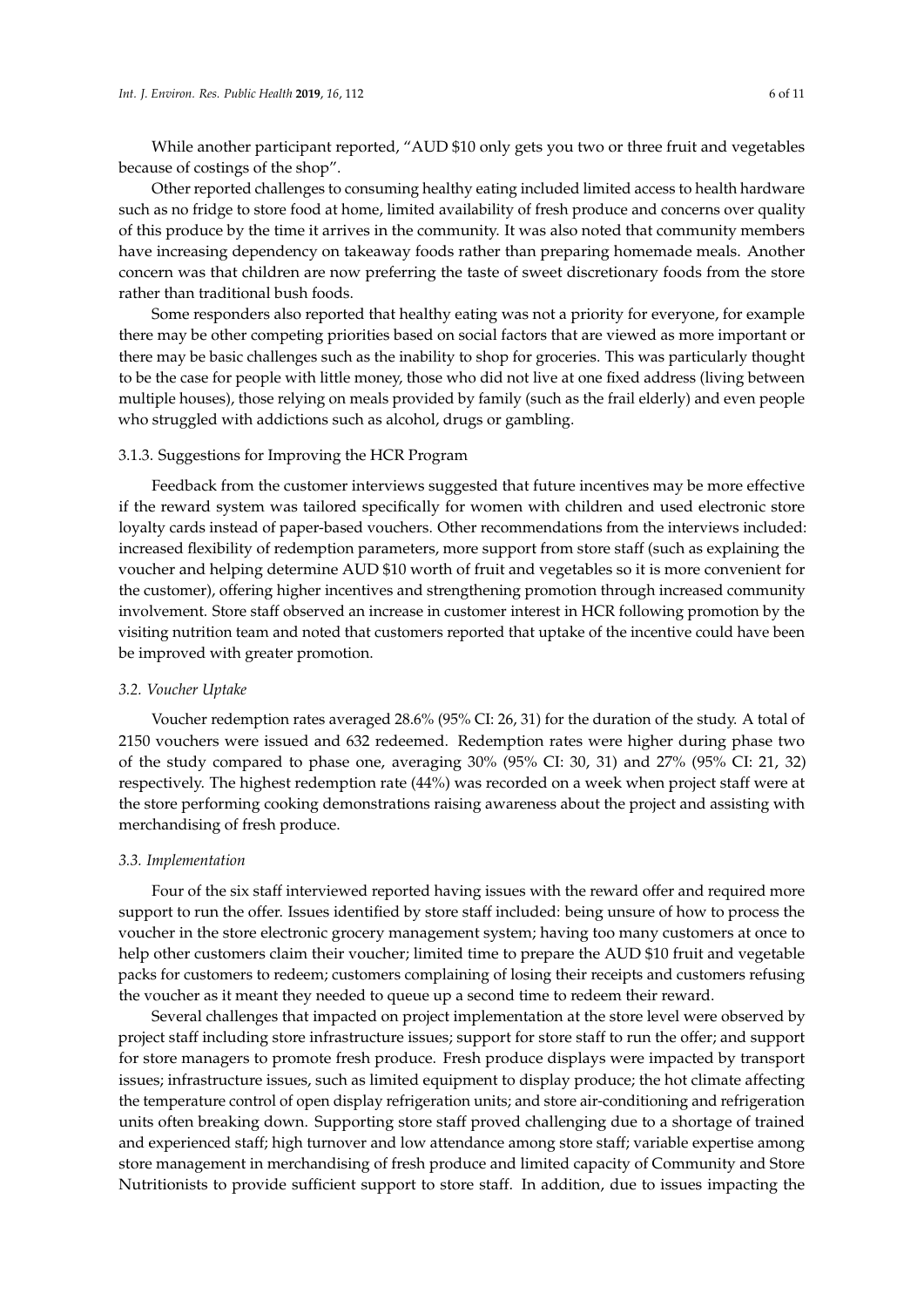community during the study period such as community unrest, forced store closures and amended trading hours were reported on 23 out of 32 weeks.

Implementation of the project was strengthened by the existing rapport of project staff with community and regular presence in the community; strong partnerships with industry and the research sector; and support from community, local Council and the Store Group to implement the project.

#### *3.4. Fruit and Vegetable Sales*

The voucher incentive was not successful in increasing fruit and vegetable store sales during the study period compared to sales for the same time period in the previous year. In fact, despite including voucher purchases, a 7% reduction in total fruit sales was observed between the two periods, decreasing from 41 to 38 g/person/day (0.27 to 0.25 serves/person/per day), *p* = 0.01. Non-significant reductions in sales of vegetables and overall food and drink sales were also observed.

# **4. Discussion**

This feasibility study describes a monetary incentive strategy to promote fruit and vegetable consumption in a remote Aboriginal community in Australia. While we were unsuccessful in increasing fruit and vegetable purchases during the intervention period, qualitative data indicates that there was a high level of acceptability of the program by community members. This study also highlights the many challenges to be considered in implementing food subsidy strategies to improve nutritional health in the remote community context.

The HCR project was completed in 2015 as part of implementing a key objective of the Cape York Food and Nutrition Strategy—to ensure equitable food affordability, availability and access comparable to urban Australia [\[28\]](#page-9-12). This project therefore works towards addressing the high costs of nutritious foods in remote Aboriginal and Torres Strait Islander communities; a known barrier to healthy eating.

Although the project staff made frequent trips to the community, store staff and management identified the need for more support. Furthermore, interview data suggested that voucher uptake could have been improved with strengthened promotion. These findings are consistent with other studies demonstrating that consumers need to be made aware of promotional offers [\[29\]](#page-9-13). Limited funding for this project and limited community nutrition workforce on the ground restricted promotion efforts. Sufficient resource allocation for promotion and nutrition workforce should be prioritised in future programs. Additionally, interview data indicated that the paper-based voucher system was not always well understood by customers and was reported to be a barrier to participation and could have therefore influenced voucher uptake. An electronic store loyalty card system was recommended by stakeholders as a preferred alternative. This option was explored in the early phases of study, however, the cost of implementing the system with such limited funding was prohibitive but should be considered in any future interventions.

Women who were employed were most likely to report using the HCR in customer satisfaction interviews. Qualitative data indicated that healthy eating was considered by community members to be more of a priority for women with children or young families. Given that improving access to nutritious food for at-risk mothers, infants and children is a key priority of the 2013–2023 National Aboriginal and Torres Strait Islander Health Plan [\[30\]](#page-9-14), these findings warrant further investigation. If a reward incentive or subsidy were to be targeted towards smaller population subgroups such as women with children, an individual or household level measure of food and drink purchasing would be needed rather than store population level purchasing data.

This study provided information of fruit and vegetable consumption data for this community which differ from other information sources. Average fruit and vegetables sales were estimated to be equivalent to 0.25 serves/person/day for fruit and 0.92 serves/person/day for vegetables during the study period. These results are lower than self-reported data from the 2012–2013 National Aboriginal and Torres Strait Islander Nutrition and Physical Activity Survey (NATSINPAS) which reported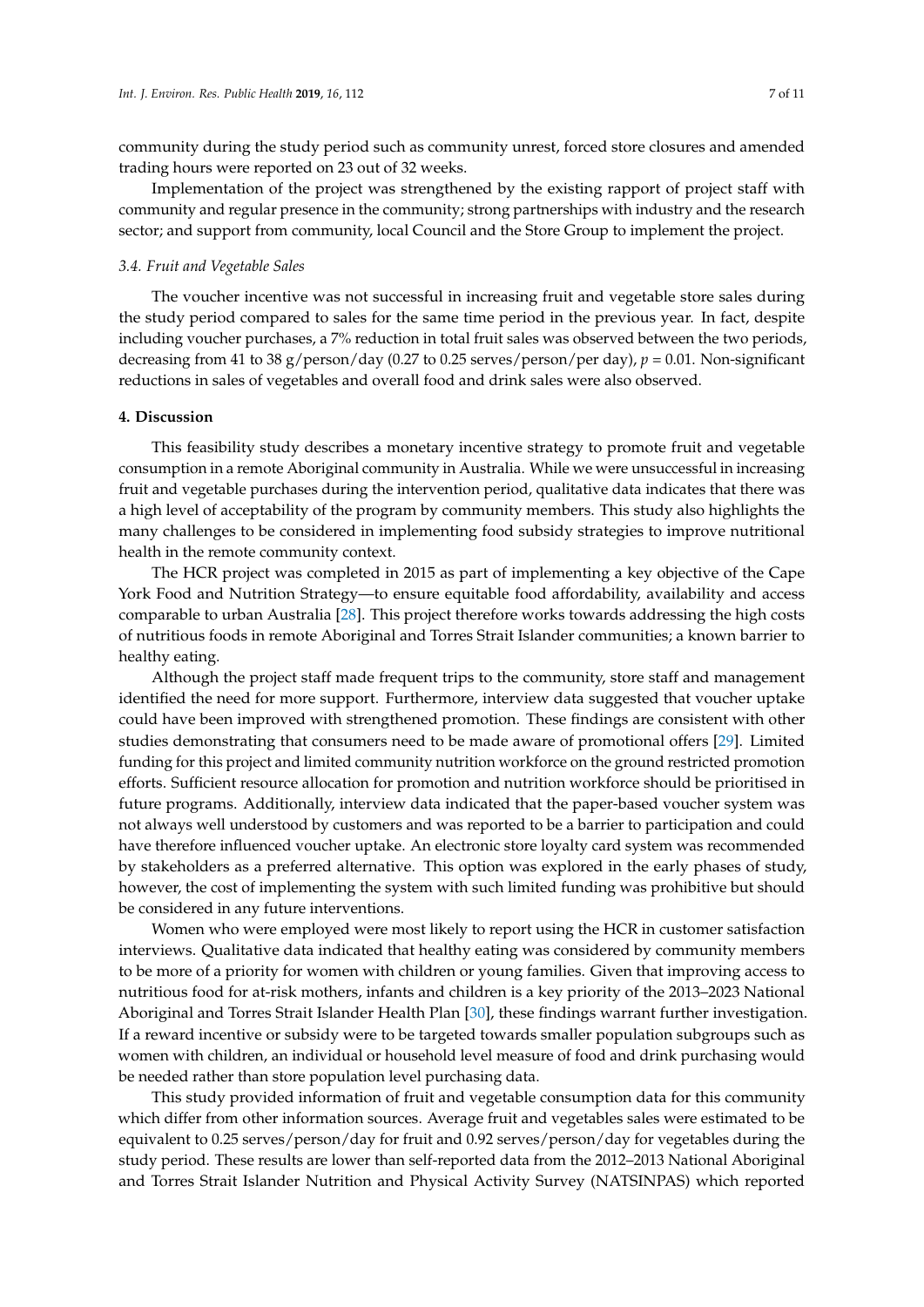Aboriginal and Torres Strait Islander people living in remote areas across Australia consume on average 0.9 serves of fruit and 1.7 serves of vegetables per day [\[31\]](#page-9-15). The NATSINPAS combines results from remote and very remote areas and includes fruit and vegetable components from mixed food sources (such as lasagna), which will likely result in a higher reported intake [\[31\]](#page-9-15). While observed differences may also be the result of the different methodology used, a recent comparison of dietary estimates from the very remote sample of the NATSINPAS to food and beverage purchase data from 20 remote Northern Territory community stores suggests over-reporting of fruit and vegetable consumption with self-reporting data [\[32\]](#page-9-16). A strength of using sales data is that in a very remote community where there is only one food retail store it provides an objective proxy of population diet [\[32](#page-9-16)[,33\]](#page-9-17). For this study, the closest alternative food retail store is 200 km away from the community. Our results are more consistent with a Northern Territory study which reported an average of 0.3–0.7 serves of fruit and 1.1–2.1 serves of vegetables sold per person per day across three remote Aboriginal communities [\[34\]](#page-10-0).

The limitations of this study are that it was conducted in one remote community only and for a short time period, with limited staffing. These factors reflect the currently limited resources available for nutrition promotion in this setting, compared to previous investments [\[35\]](#page-10-1). With additional resources, more support could be provided to the store for implementation, and other factors contributing to the low uptake of the vouchers and reductions on sales of fruit and vegetables could be clarified and addressed. It is likely however that the issues impacting the community at the time which resulted in a high number of forced store closures and amended trading hours influenced voucher uptake and purchases of fruit and vegetables. A strength of HCR was that the voucher incentive was well received by community members and the majority of participants in the evaluation indicated that it helped their family to consume more fruit and vegetables. It was particularly seen as important for mothers with children who needed fruit and vegetables for a healthy start in life.

Another strength of this project was the strong partnerships and relationships formed by the project team with the community, particularly with the local community store as HCR was supported by store managers, staff and at management levels of the store group. Store Managers play an important role in food supply in remote Aboriginal and Torres Strait Islander communities and are therefore essential partners in helping to improve dietary intake [\[36\]](#page-10-2). This project illustrates how the store managers can be effectively supported by nutritionists to actively promote the incentive, resulting in increased uptake.

Remote community stores have an important influence on community health through their ability to control the availability and accessibility of both healthy and unhealthy foods [\[36\]](#page-10-2). Significant store implementation challenges were observed in this study. This highlighted the difficulties remote retailers face in maintaining normal store operations, in addition to the ability to adequately support health promotion efforts. Investing in assistance for remote retailers to provide healthy foods to communities is critical to the success of any efforts to improve fruit and vegetable purchase and consumption in remote Aboriginal and Torres Strait Islander communities.

#### **5. Conclusions**

This mixed methods feasibility study showed high levels of acceptability of the program by community. It also resulted in the identification of several challenges to be considered when implementing a food subsidy strategy or incentive in remote Australia. Investing in remote retailers to overcome the challenges in providing healthy foods is critical to the success of any efforts to improve fruit and vegetable consumption in remote Aboriginal and Torres Strait Islander communities. Additionally, increased investment in a nutrition prevention workforce to implement healthy remote store practices and support retailers to promote nutrition is required.

Feedback from customer interviews suggested that future incentives may be more effective if the reward program was tailored specifically for women with children. A larger scale controlled study targeting women and children may provide greater insight into the use and appropriateness of a fruit and vegetable subsidy in the remote community context.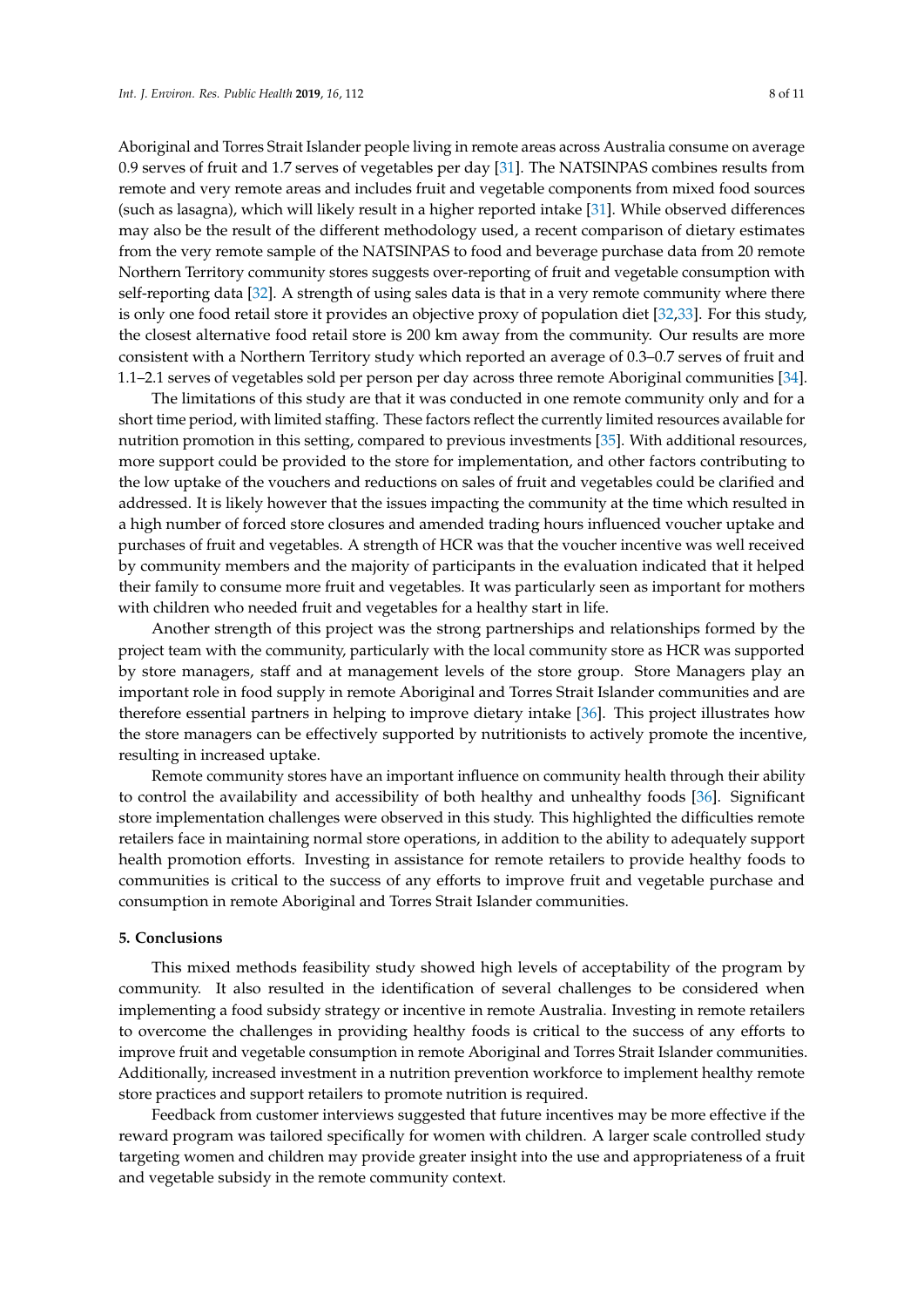Consumer food subsidy schemes can help overcome financial barriers and increase affordability of healthy food and drink in remote areas. The high rates of food insecurity in remote Aboriginal and Torres Strait Islander communities are largely a consequence of high rates of unemployment and low incomes compounded by high food costs. Government commitment is needed to reduce the underlying social inequality and to address the affordability of healthy food choices to help close the gap in Aboriginal and Torres Strait Islander health.

**Author Contributions:** Conceptualization, M.H., C.L., D.L., J.B. and C.B.; Methodology, J.B., C.L., M.H, K.T. and C.B.; Formal Analysis, J.B.; Project administration, C.L.; Supervision, J.B.; Writing-Original Draft Preparation, C.B. and C.L., Writing-Review & Editing, C.B., L.M., C.L., M.H., S.C., J.B., K.C., K.T. and D.L.

**Funding:** This research received no external funding.

**Acknowledgments:** The authors sincerely thank the store staff and store group, Aboriginal Shire Council members, and community members involved in this study. The authors also thank Susan Jacups and Yvonne Cadet-James who contributed to the development of the paper and Jemma McCutcheon for reviewing the final draft.

**Conflicts of Interest:** The authors declare no conflict of interest.

# **References**

- <span id="page-8-0"></span>1. FAO; IFAD; UNICEF; WFP; WHO. The State of Food Security and Nutrition in the World 2018. Building Climate Resilience for Food Security and Nutrition. Available online: [http://www.who.int/nutrition/](http://www.who.int/nutrition/publications/foodsecurity/state-food-security-nutrition-2018-en.pdf?ua=1) [publications/foodsecurity/state-food-security-nutrition-2018-en.pdf?ua=1](http://www.who.int/nutrition/publications/foodsecurity/state-food-security-nutrition-2018-en.pdf?ua=1) (accessed on 20 October 2018).
- <span id="page-8-1"></span>2. Kuhnlein, H.; Erasmus, B.; Spigelski, D.; Burlingame, B. Indigenous People's Food Systems and Wellbeing: Interventions and Policies for Healthy Communities Food and Agriculture Organization of the United Nations. Available online: <http://www.fao.org/docrep/018/i3144e/i3144e.pdf> (accessed on 20 October 2018).
- <span id="page-8-2"></span>3. Australian Bureau of Statistics. Australian Aboriginal and Torres Strait Islander Health Survey: Nutrition Results- Food and Nutrients, 2012-13 Cat No. 4727.0.55.005. Available online: [http://www.ausstats.abs.gov.au/ausstats/subscriber.nsf/0/5D4F0DFD2DC65D9ECA257E0D000ED78F/](http://www.ausstats.abs.gov.au/ausstats/subscriber.nsf/0/5D4F0DFD2DC65D9ECA257E0D000ED78F/$File/4727.0.55.005%20australian%20aboriginal%20and%20torres%20strait%20islander%20health%20survey,%20nutrition%20results%20%20-%20food%20and%20nutrients%20.pdf) [\\$File/4727.0.55.005%20australian%20aboriginal%20and%20torres%20strait%20islander%20health%](http://www.ausstats.abs.gov.au/ausstats/subscriber.nsf/0/5D4F0DFD2DC65D9ECA257E0D000ED78F/$File/4727.0.55.005%20australian%20aboriginal%20and%20torres%20strait%20islander%20health%20survey,%20nutrition%20results%20%20-%20food%20and%20nutrients%20.pdf) [20survey,%20nutrition%20results%20%20-%20food%20and%20nutrients%20.pdf](http://www.ausstats.abs.gov.au/ausstats/subscriber.nsf/0/5D4F0DFD2DC65D9ECA257E0D000ED78F/$File/4727.0.55.005%20australian%20aboriginal%20and%20torres%20strait%20islander%20health%20survey,%20nutrition%20results%20%20-%20food%20and%20nutrients%20.pdf) (accessed on 20 October 2018).
- <span id="page-8-3"></span>4. Australian Institute of Health and Welfare. Australia's Health 2018 Cat No. AUS 221. Available online: [https://www.aihw.gov.au/getmedia/7c42913d-295f-4bc9-9c24-4e44eff4a04a/aihw-aus-221.pdf.](https://www.aihw.gov.au/getmedia/7c42913d-295f-4bc9-9c24-4e44eff4a04a/aihw-aus-221.pdf.aspx?inline=true) [aspx?inline=true](https://www.aihw.gov.au/getmedia/7c42913d-295f-4bc9-9c24-4e44eff4a04a/aihw-aus-221.pdf.aspx?inline=true) (accessed on 20 October 2018).
- <span id="page-8-4"></span>5. Australian Institute of Health and Welfare. *Australian Burden of Disease Study: Impact and Causes of Illness and Death in Aboriginal and Torres Strait Islander People 2011*; AIHW: Canberra, Australia, 2016.
- <span id="page-8-5"></span>6. Lee, A.; Ride, K. *Review of Nutrition among Aboriginal and Torres Strait Islander People*; Australian Indigenous HealthInfoNet: Perth, Australia, 2018.
- 7. Brimblecombe, J.; Maypilama, E.; Colles, S.; Scarlett, M.; Dhurrkay, J.G.; Ritchie, J.; O'Dea, K. Factors Influencing Food Choice in an Australian Aboriginal Community. *Qual. Health Res.* **2014**, *24*, 387–400. [\[CrossRef\]](http://dx.doi.org/10.1177/1049732314521901) [\[PubMed\]](http://www.ncbi.nlm.nih.gov/pubmed/24549409)
- <span id="page-8-6"></span>8. Lee, A.J. The Transition of Australian Aboriginal Diet and Nutritional Health. *World Rev. Nutr. Diet.* **1996**, *79*, 1–52. [\[PubMed\]](http://www.ncbi.nlm.nih.gov/pubmed/9111809)
- <span id="page-8-7"></span>9. Queensland Health. Healthy Food Access Basket. Available online: [https://www.health.qld.gov.au/](https://www.health.qld.gov.au/research-reports/reports/public-health/food-nutrition/access) [research-reports/reports/public-health/food-nutrition/access](https://www.health.qld.gov.au/research-reports/reports/public-health/food-nutrition/access) (accessed on 15 October 2018).
- 10. Department of Health. *Northern Territory Market Basket Survey 2016*; Northern Territory Government of Australia: Darwin, Australia, 2017.
- <span id="page-8-8"></span>11. Pollard, C.; Savage, V.; Landrigan, T.; Hanbury, A.; Kerr, D. *Food Access and Cost Survey 2013 Report*; Department of Health: Perth, Australia, 2015.
- <span id="page-8-9"></span>12. Australia Bureau of Statistics. 2016 Census QuickStats. Available online: [http://quickstats.censusdata.abs.](http://quickstats.censusdata.abs.gov.au/census_services/getproduct/census/2016/quickstat/IREG303) [gov.au/census\\_services/getproduct/census/2016/quickstat/IREG303](http://quickstats.censusdata.abs.gov.au/census_services/getproduct/census/2016/quickstat/IREG303) (accessed on 1 November 2018).
- <span id="page-8-10"></span>13. Brimblecombe, J.; O'Dea, K. The role of energy cost in food choices for an Aboriginal population in northern Australia. *Med. J. Aust.* **2009**, *190*, 549–551. [\[PubMed\]](http://www.ncbi.nlm.nih.gov/pubmed/19450199)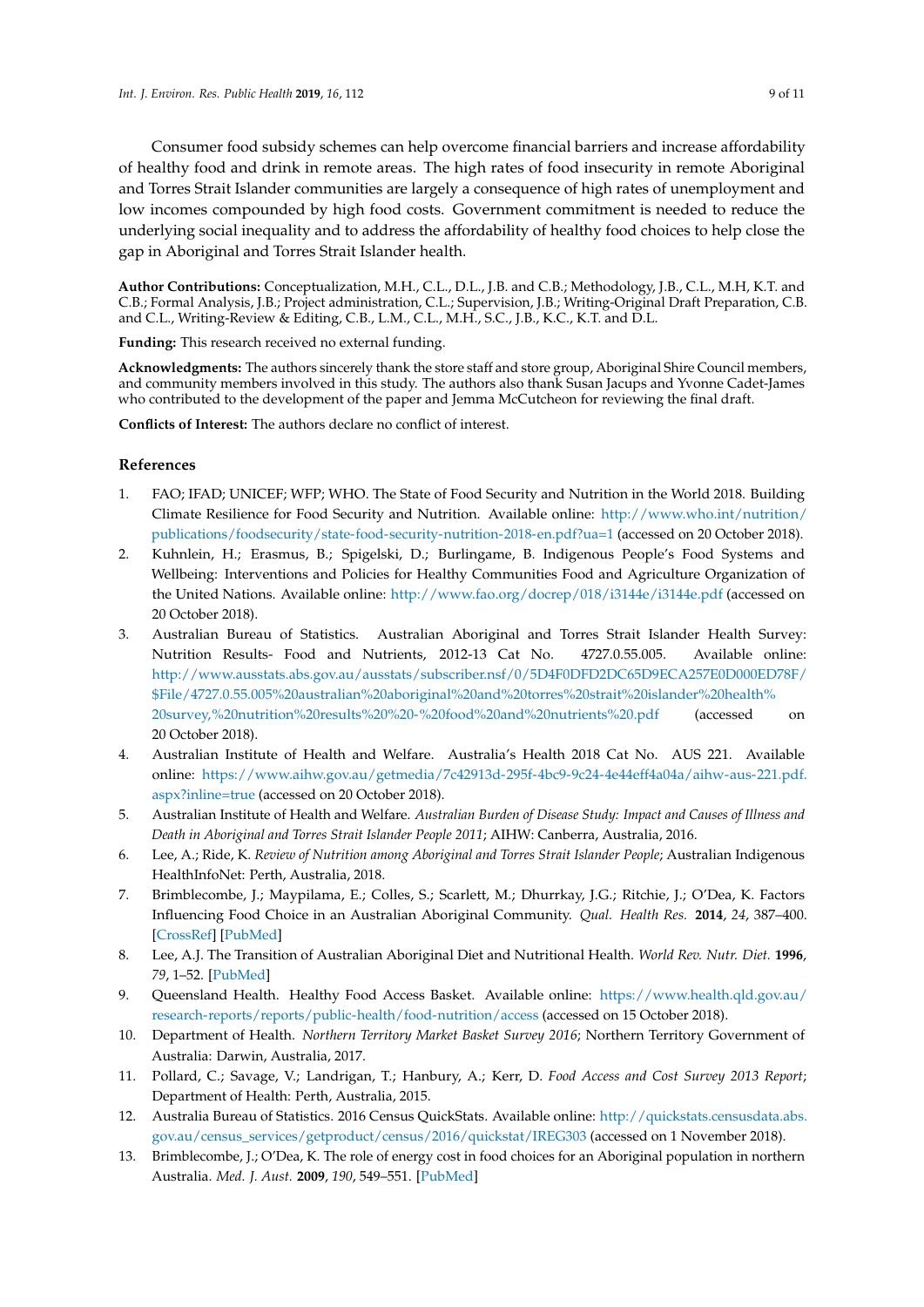- <span id="page-9-0"></span>14. Drewnowski, A.; Darmon, N. Food choices and diet costs: An economic analysis. *J. Nutr.* **2005**, *135*, 900–904. [\[CrossRef\]](http://dx.doi.org/10.1093/jn/135.4.900) [\[PubMed\]](http://www.ncbi.nlm.nih.gov/pubmed/15795456)
- <span id="page-9-1"></span>15. World Health Organization. Increasing Fruit and Vegetable Consumption to Reduce the Risk of Noncommunicable Diseases. Available online: [https://www.who.int/elena/titles/fruit\\_vegetables\\_ncds/](https://www.who.int/elena/titles/fruit_vegetables_ncds/en/) [en/](https://www.who.int/elena/titles/fruit_vegetables_ncds/en/) (accessed on 1 November 2018).
- <span id="page-9-2"></span>16. National Health and Medical Research Council. *Australian Dietary Guidelines*; National Health and Medical Research Council: Canberra, Australia, 2013.
- <span id="page-9-3"></span>17. Deloitte Access Economics. *The Impact of Increasing Vegetable Consumption on Health Expenditure*; Deloitte Access Economics: Canberra, Australia, 2016.
- <span id="page-9-4"></span>18. Wilson, A. Budget cuts risk halting Australia's progress in preventing chronic disease: Investing in prevention is essential to our nation's long term productivity. *Med. J. Aust.* **2014**, *200*, 558–589. [\[CrossRef\]](http://dx.doi.org/10.5694/mja14.00726) [\[PubMed\]](http://www.ncbi.nlm.nih.gov/pubmed/24882471)
- <span id="page-9-5"></span>19. Thow, A.M.; Jan, S.; Leeder, S.; Swinburn, B. The effect of fiscal policy on diet, obesity and chronic disease: A systematic review. *Bull. World Health Organ.* **2010**, *88*, 609–614. [\[CrossRef\]](http://dx.doi.org/10.2471/BLT.09.070987) [\[PubMed\]](http://www.ncbi.nlm.nih.gov/pubmed/20680126)
- 20. Thow, A.M.; Downs, S.; Jan, S. A systematic review of the effectiveness of food taxes and subsidies to improve diets: Understanding the recent evidence. *Nutr. Rev.* **2014**, *72*, 551–565. [\[CrossRef\]](http://dx.doi.org/10.1111/nure.12123) [\[PubMed\]](http://www.ncbi.nlm.nih.gov/pubmed/25091552)
- 21. An, R. Effectiveness of subsidies in promoting healthy food purchases and consumption: A review of field experiments. *Public Health Nutr.* **2013**, *16*, 1215–1228. [\[CrossRef\]](http://dx.doi.org/10.1017/S1368980012004715) [\[PubMed\]](http://www.ncbi.nlm.nih.gov/pubmed/23122423)
- <span id="page-9-9"></span>22. Brimblecombe, J.; Ferguson, M.; Chatfield, M.D.; Liberato, S.C.; Gunther, A.; Ball, K.; Moodie, M.; Miles, E.; Magnus, A.; Mhurchu, C.N.; et al. Effect of a price discount and consumer education strategy on food and beverage purchases in remote Indigenous Australia: A stepped-wedge randomised controlled trial. *Lancet Public Health* **2017**, *2*, e82–e95. [\[CrossRef\]](http://dx.doi.org/10.1016/S2468-2667(16)30043-3)
- <span id="page-9-10"></span>23. Ball, K.; McNaughton, S.A.; Le, H.N.; Gold, L.; Ni Mhurchu, C.; Abbott, G.; Pollard, C.; Crawford, D. Influence of price discounts and skill-building strategies on purchase and consumption of healthy food and beverages: Outcomes of the Supermarket Healthy Eating for Life randomized controlled trial. *Am. J. Clin. Nutr.* **2015**, *101*, 1055–1064. [\[CrossRef\]](http://dx.doi.org/10.3945/ajcn.114.096735) [\[PubMed\]](http://www.ncbi.nlm.nih.gov/pubmed/25877492)
- <span id="page-9-6"></span>24. Black, A.P.; Vally, H.; Morris, P.S.; Daniel, M.; Esterman, A.J.; Smith, F.E.; O'Dea, K. Health outcomes of a subsidised fruit and vegetable program for Aboriginal children in northern New South Wales. *Med. J. Aust.* **2013**, *199*, 46–50. [\[CrossRef\]](http://dx.doi.org/10.5694/mja13.10445) [\[PubMed\]](http://www.ncbi.nlm.nih.gov/pubmed/23829264)
- <span id="page-9-7"></span>25. Thow, A.M.; Downs, S.M.; Mayes, C.; Trevena, H.; Waqanivalu, T.; Cawley, J. Fiscal policy to improve diets and prevent noncommunicable diseases: From recommendations to action. *Bull. World Health Organ.* **2018**, *96*, 201–210. [\[CrossRef\]](http://dx.doi.org/10.2471/BLT.17.195982) [\[PubMed\]](http://www.ncbi.nlm.nih.gov/pubmed/29531419)
- <span id="page-9-8"></span>26. World Health Organization. *Fiscal Policies for Diet and Prevention on Noncommunicable Diseases Technical Meeting Report, 5–6 May 2015*; World Health Organization: Geneva, Switzerland, 2016.
- <span id="page-9-11"></span>27. Queensland Government Statistician's Office. Queensland Regional Profiles. Available online: [https:](https://statistics.qgso.qld.gov.au/qld-regional-profiles) [//statistics.qgso.qld.gov.au/qld-regional-profiles](https://statistics.qgso.qld.gov.au/qld-regional-profiles) (accessed on 22 October 2018).
- <span id="page-9-12"></span>28. Steering Committee for the Cape York Food and Nutrition Strategy 2012–2017. *Cape York Food and Nutrition Strategy 2012–2017*; Queensland Health: Brisbane, Australia, 2012.
- <span id="page-9-13"></span>29. Ferguson, M.; O'Dea, K.; Holden, S.; Miles, E.; Brimblecombe, J. Food and beverage price discounts to improve health in remote Aboriginal communities: Mixed method evaluation of a natural experiment. *Aust. N. Z. J. Public Health* **2017**, *41*, 32–37. [\[CrossRef\]](http://dx.doi.org/10.1111/1753-6405.12616) [\[PubMed\]](http://www.ncbi.nlm.nih.gov/pubmed/27868342)
- <span id="page-9-14"></span>30. Commonwealth of Australia. National Aboriginal and Torres Strait Islander Health Plan 2013–2023. Available online: [http://www.health.gov.au/internet/main/publishing.nsf/content/](http://www.health.gov.au/internet/main/publishing.nsf/content/B92E980680486C3BCA257BF0001BAF01/$File/health-plan.pdf) [B92E980680486C3BCA257BF0001BAF01/\\$File/health-plan.pdf](http://www.health.gov.au/internet/main/publishing.nsf/content/B92E980680486C3BCA257BF0001BAF01/$File/health-plan.pdf) (accessed on 22 October 2018).
- <span id="page-9-15"></span>31. Australian Bureau of Statistics. Australian Aboriginal and Torres Strait Islander Health Survey: Consumption of Food Groups from the Australian Dietary Guidelines, 2012–13. Available online: [http://www.abs.](http://www.abs.gov.au/AUSSTATS/abs@.nsf/Lookup/4727.0.55.008Main+Features12012-13?OpenDocument) [gov.au/AUSSTATS/abs@.nsf/Lookup/4727.0.55.008Main+Features12012-13?OpenDocument](http://www.abs.gov.au/AUSSTATS/abs@.nsf/Lookup/4727.0.55.008Main+Features12012-13?OpenDocument) (accessed on 29 October 2018).
- <span id="page-9-16"></span>32. McMahon, E.; Wycherley, T.; O'Dea, K.; Brimblecombe, J. A comparison of dietary estimates from the National Aboriginal and Torres Strait Islander Health Survey to food and beverage purchase data. *Aust. N. Z. J. Public Health* **2017**, *41*, 598–603. [\[CrossRef\]](http://dx.doi.org/10.1111/1753-6405.12718) [\[PubMed\]](http://www.ncbi.nlm.nih.gov/pubmed/29044897)
- <span id="page-9-17"></span>33. Brimblecombe, J.; Liddle, R.; O'Dea, K. Use of point-of-sale data to assess food and nutrient quality in remote stores. *Public Health Nutr.* **2013**, *16*, 1159–1167. [\[CrossRef\]](http://dx.doi.org/10.1017/S1368980012004284) [\[PubMed\]](http://www.ncbi.nlm.nih.gov/pubmed/23009766)